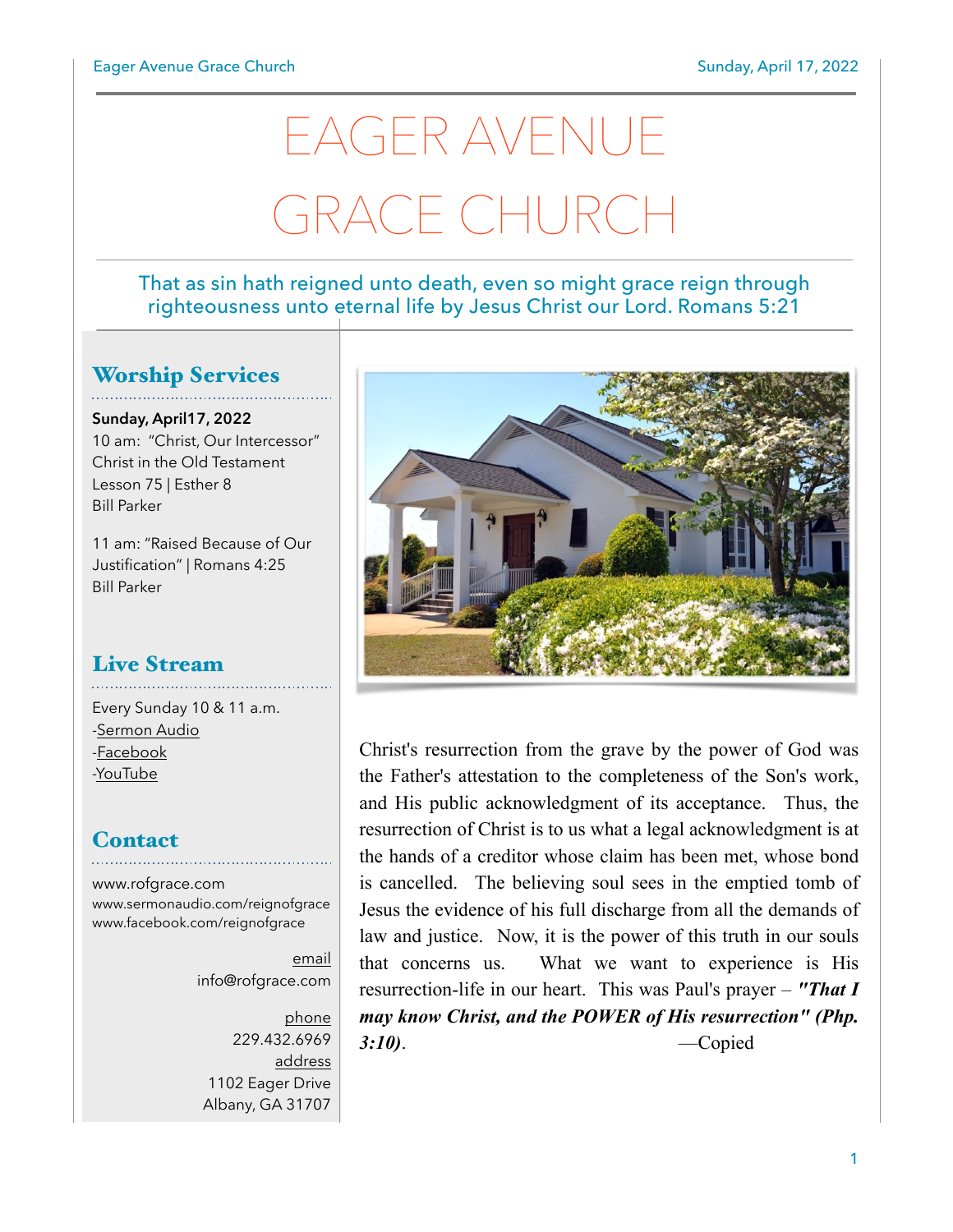romans le:10

For in that he died, he died unto sin once: but in that he liveth, he liveth unto God.

#### **Birthdays**

Mary Abigail Payne - Apr. 18th

#### **Hymns**

**April 17th services Hail, Thou Once Despised Jesus - 145 Amazing Grace - 236**

#### Prayer Requests

 Winston and Patricia Pannell, Alex Wages, Audrey Asher, Frank Dell, Cathy Robinson, Lori Ann Loosier, Leonard Qualls, Cassie Broxton, Nancy Byrd, James Mwali and the mission in Malawi, Africa.

## What Does the Resurrection of Christ Prove?

(1) It proves that Jesus Christ, as our Surety, Substitute, and Redeemer, died under the penalty of our sins. *"For in that He died, He died unto sin once, but in that He liveth, He liveth unto God" (Rom. 6:10).* The one offering of Himself for our sins imputed to Him was enough to satisfy and pay our debt to God's justice in full.

 (2) It proves that Jesus Christ has justified all for whom He died. His death not only paid the penalty of all the sins of all for whom He died, but also brought forth righteousness by which God is just to justify them. Jesus Christ *"was delivered for our offences, and was raised again for our justification" (Rom. 4:25)*. This is the righteousness of God freely imputed (charged) to all for whom Christ died.

 (3) It proves that Jesus Christ is the Author and Giver of spiritual life to all whom He justified – *"by the righteousness of ONE* [Jesus Christ] *the free gift came upon all men* [all for whom He died] *unto justification of life" (Rom. 5:18)*. Where the righteousness of God in Jesus Christ has been imputed, spiritual life will be imparted by the Holy Spirit in the new birth.

 (4) It proves the eternal security of all for whom Christ died. The skeptic asks, "If Jesus arose from the dead, where is He now?" He is alive and seated in the heavenlies ever living to make intercession for all His people. *"We have an Advocate with the Father, Jesus Christ the righteous" (1 John 2:1)*, and He is *"the Author* [Beginner] *and Finisher* [Completer] *of our faith*" *(Heb. 12:2)*. As long as Jesus Christ lives, none for whom He died and arose can perish. —Pastor Bill Parker

 *"All that the Father giveth Me shall come to Me; and him that cometh to Me I will in no wise cast out" (John 6:37). "ALL,"* not one, or two, or ten, or a million only, but *"ALL."* And observe wherefore? They are the Father's gift to Jesus, and therefore they must come. He said elsewhere, *"that I should give eternal life to as many as Thou hast given Me" (John 17:2)*. Hence, therefore, there is a blessed provision, a blessed security, that they shall come; for they are the Father's gift to Christ, as well as the purchase of Christ's blood; and the promise is absolute in the charter of grace – *"Thy people shall be willing in the day of Thy power" (Psalm 110:3)*. And, to give every possible encouragement to the poor coming sinner, whom God the Holy Ghost is leading by the hand to the all-precious Jesus, He adds, *"And him that cometh to Me I will in no wise cast out."* —Robert Hawker